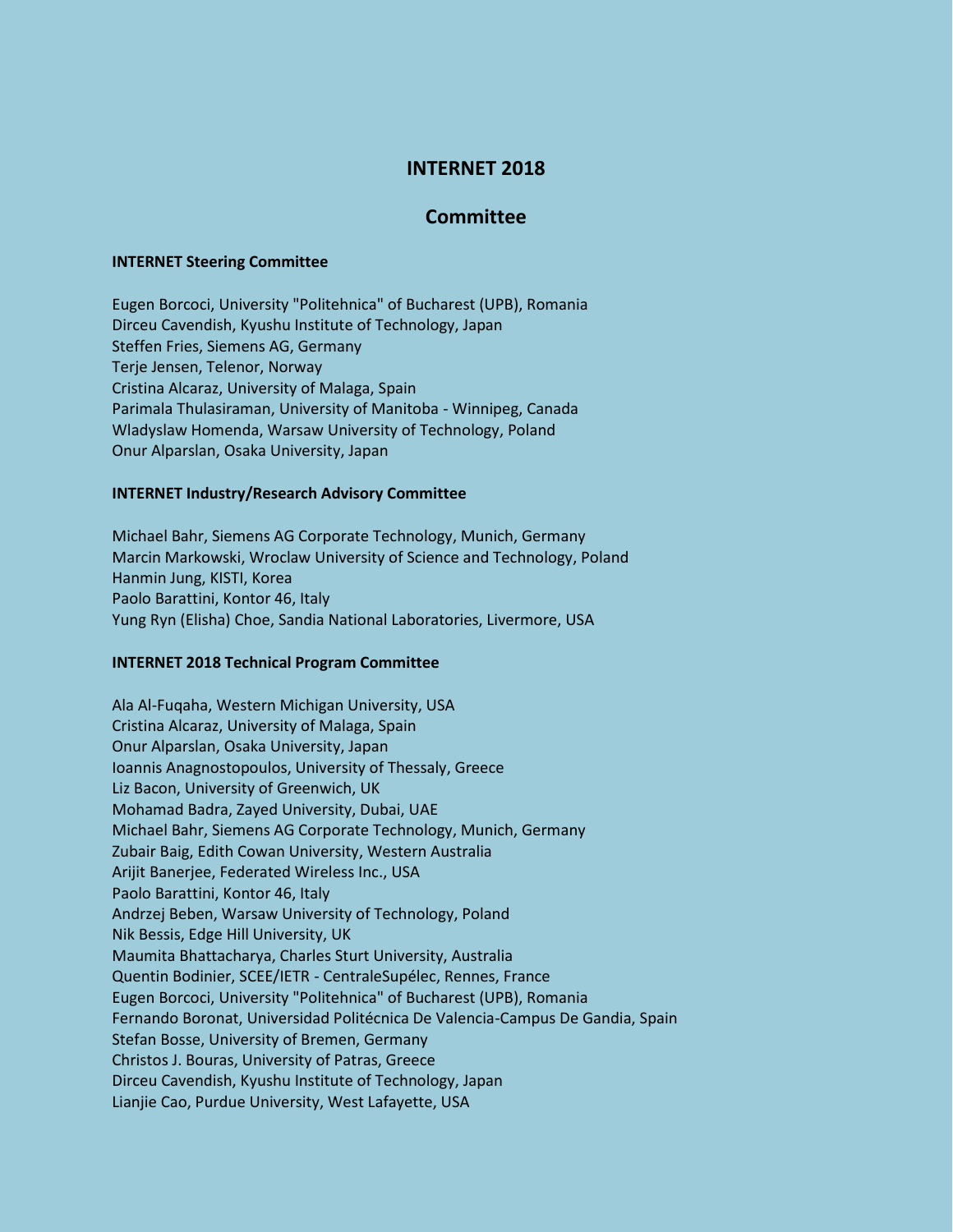Hao Che, University of Texas at Arlington, USA Kang Chen, Southern Illinois University, USA Albert M. K. Cheng, University of Houston, USA Hongmei Chi, Florida A&M University, USA Yung Ryn (Elisha) Choe, Sandia National Laboratories, Livermore, USA Andrzej Chydzinski, Institute of Informatics | Silesian University of Technology, Poland Angel P. del Pobil, Jaume I University, Spain Said El Kafhali, Hassan 1st University, Settat, Morocco Nicola Fabiano, Studio Legale Fabiano, Italy Zongming Fei, University of Kentucky, USA Elena Fersman, KTH Royal Institute of Technology, Sweden Steffen Fries, Siemens AG, Germany Marco Furini, University of Modena and Reggio Emilia, Italy Filippo Gandino, Politecnico di Torino, Italy Victor Govindaswamy, Concordia University Chicago, USA Wladyslaw Homenda, Warsaw University of Technology, Poland Pao-Ann Hsiung, National Chung Cheng University, Taiwan Fu-Hau Hsu, National Central University, Taiwan Chao Huang, University of Notre Dame, USA Takeshi Ikenaga, Kyushu Institute of Technology, Japan Sergio Ilarri, University of Zaragoza, Spain Marc Jansen, University of Applied Sciences Ruhr West, Germany Ivan Jelinek, Czech Technical University in Prague, Czech Republic Terje Jensen, Telenor, Norway Hanmin Jung, KISTI, Korea Sokratis K. Katsikas, Center for Cyber & Information Security | Norwegian University of Science & Technology (NTNU), Norway Rasool Kiani, University of Isfahan, Iran Wojciech Kmiecik, Wroclaw University of Technology, Poland Raj Kosaraju, Maxil Technologies Solutions Inc, USA Igor Kotenko, SPIIRAS, Russia Mariano Lamarca i Lorente, Barcelona City Council, Spain Mikel Larrea, University of the Basque Country UPV/EHU, Spain Jörg Lässig, Fraunhofer IOSB | Institutsteil Angewandte Systemtechnik (AST), Germany Gyu Myoung Lee, Liverpool John Moores University, UK Pierre Leone, University of Geneva, Switzerland Jinwei Liu, Clemson University, USA Olaf Maennel, Tallinn University of Technology, Estonia Imad Mahgoub, Florida Atlantic University, USA Abdelhamid Mammeri, University of Ottawa, Canada Zoubir Mammeri, IRIT - Université Paul Sabatier, France Marcin Markowski, Wroclaw University of Science and Technology, Poland Kais Mekki, CRAN - University of Lorraine, France Ivan Mezei, University of Novi Sad, Serbia Sangman Moh, Chosun University, South Korea Augusto Morales, Check Point Software Technologies, Spain Ahmad M. Nagib, Cairo University, Egypt Algirdas Pakštas, London Metropolitan University, UK